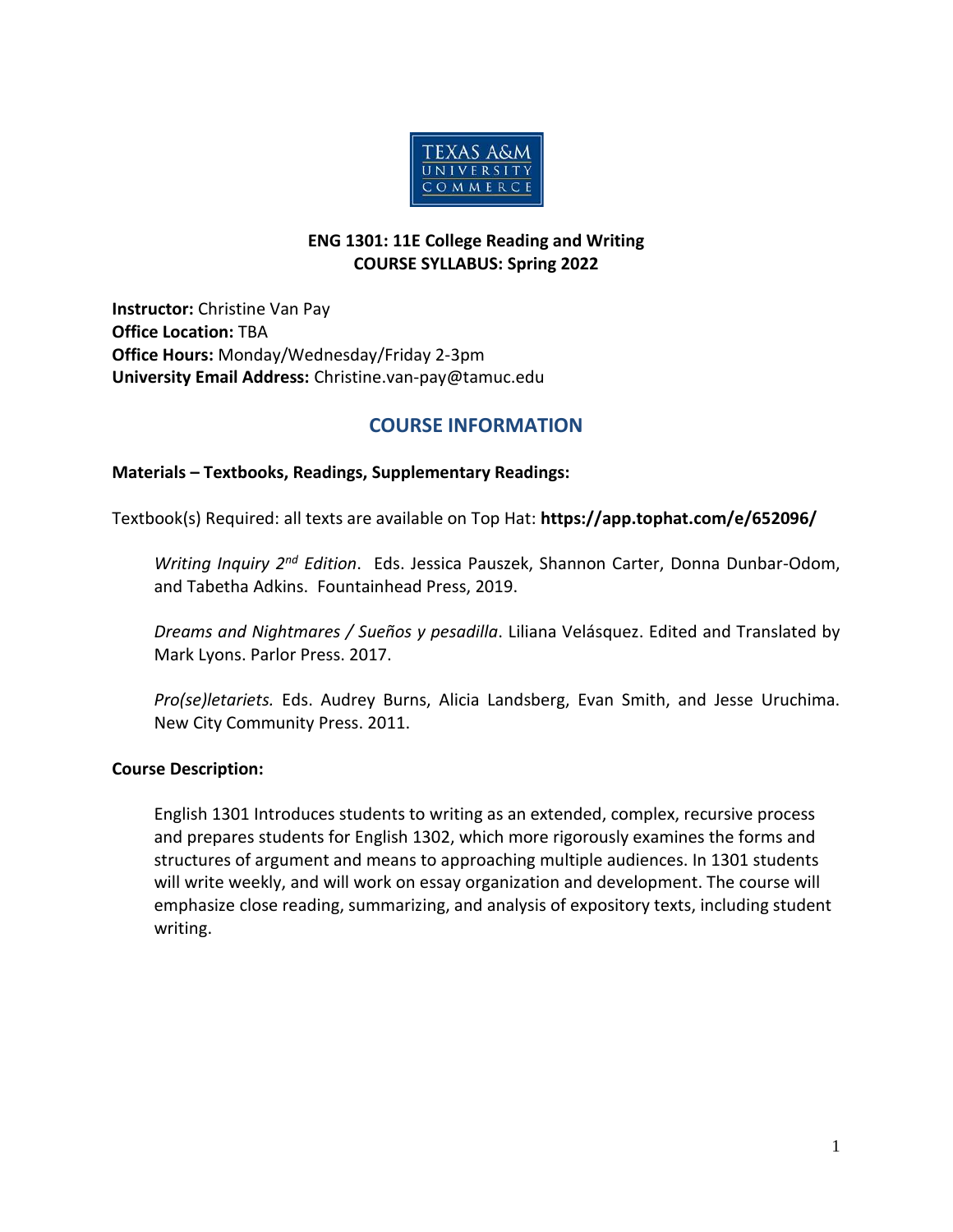### **Student Learning Outcomes:**

- 1. Students will be able to analyze, evaluate, or solve problems when given a set of circumstances, data, texts, or art.
- 2. In written, oral, and/or visual communication, A&M-Commerce students will communicate in a manner appropriate to audience and occasion, with an evident message and organizational structure.
- 3. Students will be able to work together toward a shared purpose relevant to the course or discipline with a sense of shared responsibility for meeting that purpose.
- 4. Students will understand and practice academic honesty.

## **COURSE REQUIREMENTS**

#### **Instructional / Methods / Activities Assessments:**

#### **GRADING**

**900-1000 A 899-800 B 799-700 C 699-600 D 599-0 F**

| <b>Assignment Name</b>                                   | <b>Percentage of Grade</b> |
|----------------------------------------------------------|----------------------------|
| Writing Assignment #1: Narrating Literacy                | 100 points                 |
| Writing Assignment #2: Expanding Literacy                | 100 points                 |
| Writing Assignment #3: Group Presentation and Reflection | 200 points                 |
| Writing Assignment #4: Tensions in Literacy              | 100 points                 |
| Writing Assignment #5: Final Reflective Project          | 200 points                 |
| In-Class Participation                                   | 100 points                 |
| <b>Chapter 3 Teaching Activity</b>                       | 50 points                  |
| Workshop/Conference Participation                        | 50 points                  |
| Reading Responses/Homework                               | 100 points                 |

## **TECHNOLOGY REQUIREMENTS**

You will need:

- Flash drive or other means (dropbox.com account, for example) of storing digital versions of the essays and other written material you generate (always, always keep a backup of everything you turn in!)
- A valid, working student email address that you check often (everyday)
- Regular internet access (readings available online)
- Access to a computer with a word processing program and a printer (assignments must be typed and printed)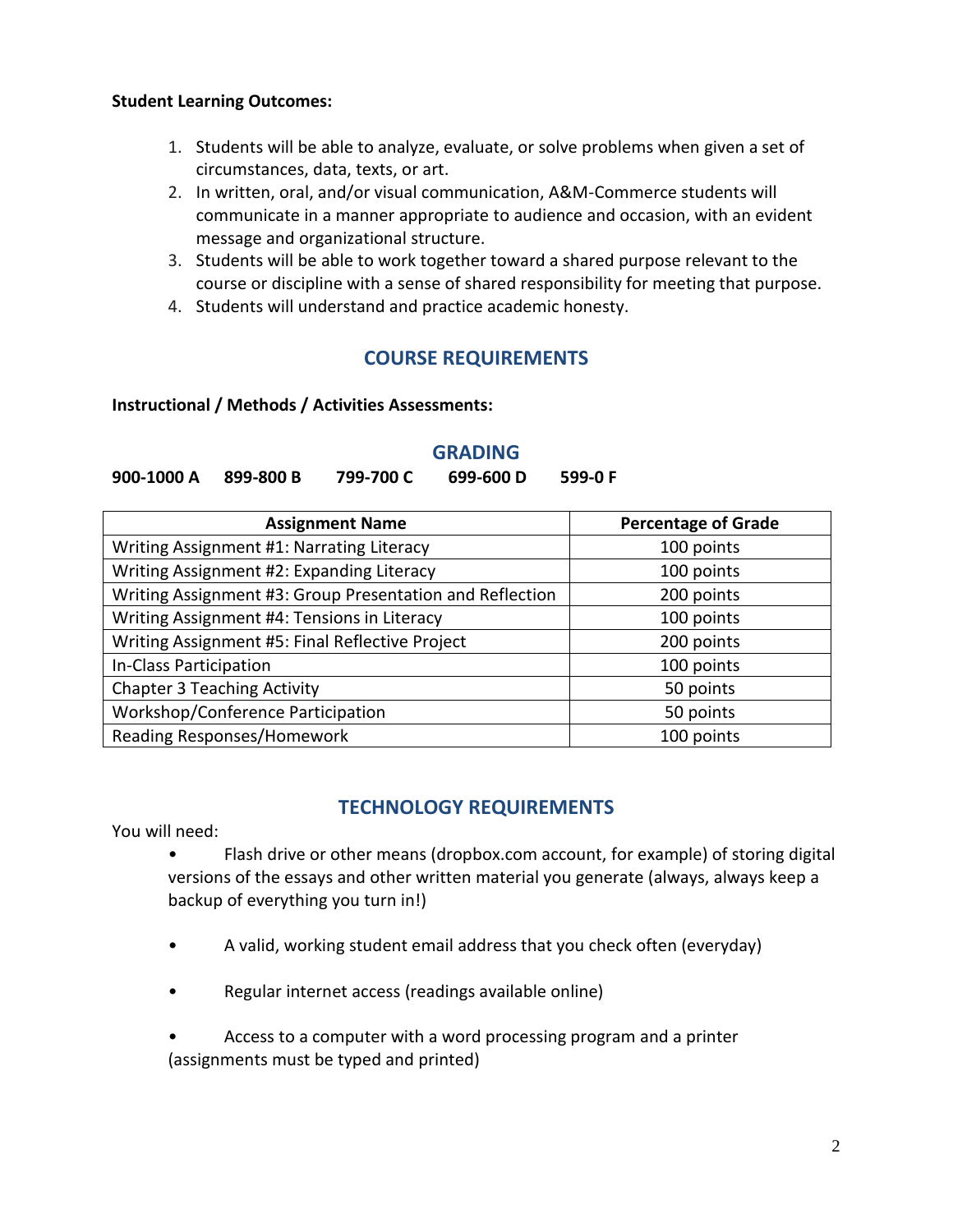# **ACCESSING THE COURSE WEBSITE**

You will need your campus-wide ID (CWID) and password to log into the D2L shell for this course. If you do not know your CWID or have forgotten your password, contact the Center for IT Excellence (CITE) at 903.468.6000 or helpdesk@tamuc.edu.

Technical Support: If you are having technical difficulty with any part of Brightspace, please contact Brightspace Technical Support at 1-877-325-7778. Other support options can be found here: https://community.brightspace.com/support/s/contactsupport

**Note**: Personal computer and internet connection problems do not excuse the requirement to complete all course work in a timely and satisfactory manner. You should have at least two storage methods such as flash drive, cloud storage, folder, etc. to back up all your class materials.

# **COMMUNICATION AND SUPPORT**

- Please contact me with any questions you may have. My communication preference is e-mail, and my address is: Christine.van-pay@tamuc.edu. Also, each instructor in the department of literature and languages is required to keep at least three office hours per course per week. I have open walk-in office hours on Mondays, Wednesdays, and Fridays from 2-3pm. Please note that I may not respond to emails after 5pm or on weekends. Please include a proper opening, clear message and subject line, and closing salutation in emails.
- **ACCOUNTABILIBUDDY:** Write down the contact information for one or two other classmates below. If you are absent, contact one of these classmates to ask about what you might have missed, provide one another support–we're all in this together! These classmates might be the first ones you turn to when you are confused, have a question about what's due/when it's due, or are running late to class.

| Name | <b>Email Address</b> | Phone Number |
|------|----------------------|--------------|
|      |                      |              |
|      |                      |              |
|      |                      |              |
|      |                      |              |
|      |                      |              |
|      |                      |              |
|      |                      |              |
|      |                      |              |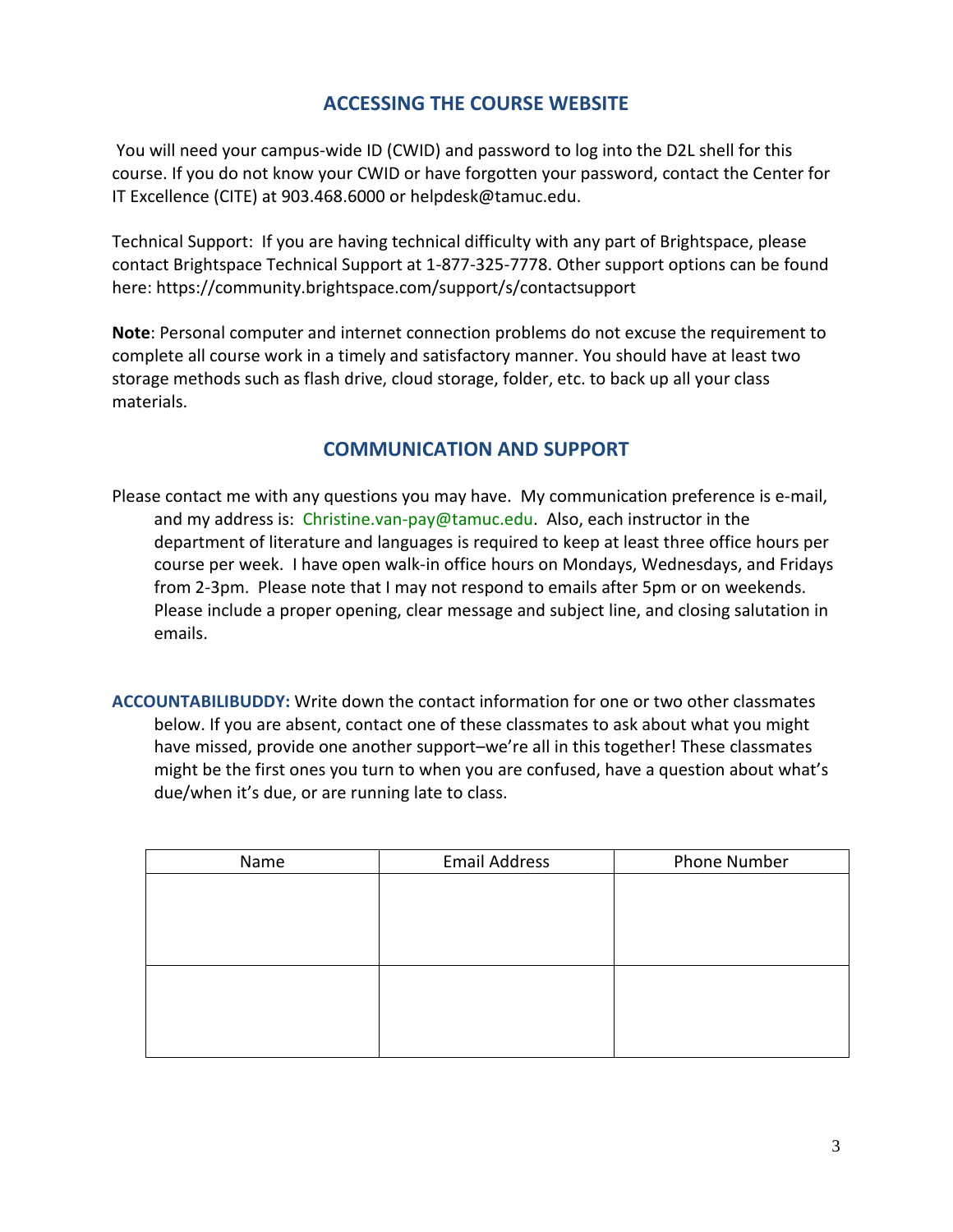# **A NOTE ON LEARNING (IN UNPRECEDENTED TIMES)**

From Writing Program Director, Dr. Ashanka Kumari:

The COVID-19 pandemic is far from over. People from many parts of our city, state, country, and world are still suffering from the public health crisis with minimal support and resources. I invite you to join me in wearing a mask and practicing social distancing when possible. Further, I strongly encourage you to get vaccinated, wear a mask in public indoor settings outside our class, and wash your hands frequently. These actions can reduce the spread of COVID-19. See also the Fall 2021 COVID-19 Management and Guidance Plans from the university at tamuc.edu.

- As we pursue learning together, I strive to keep the following guiding principles (inspired by the Chronicle of Higher Education):
- Put people first. As we learn human-centered writing philosophies and methodologies in this course, I hope we practice empathy and be cognizant that our own reality (day-to-day life) can be imposed upon others whose lives may differ drastically from ours.
- Stay informed. We will keep ourselves educated about the development of the public health situation and make informed decisions about oru personal, social, and professional lives.
- Communicate early and often. Even when we are physically and socially distancing to help stop the spread of virus, we can remain connected through various communication platforms. Always reach out if you need anything necessary to support your learning and your own well-being.
- Celebrate accomplishments. Any achievements, major or minor, during this time is a testament to your dedication and perseverance. We will enable a culture of celebration in this class. So, feel free to share with me your successes (and failures when you attempt at something) and I will acknowledge The syllabus and schedule are subject to change. 5 them however you prefer.
- Take care of yourself. Get enough rest, food, movement, and anything you need to keep you in a positive mood and good health. If you don't feel well, do not force yourself through the coursework. Let me know so we can work out alternatives together.

## **A&M-COMMERCE SUPPORTS STUDENTS' MENTAL HEALTH**

The Counseling Center at A&M-Commerce, located in the Halladay Building, Room 203, offers counseling services, educational programming, and connection to community resources for students. Students have 24/7 access to the Counseling Center's crisis assessment services by calling 903-886-5145. For more information regarding Counseling Center events and confidential services, please visit [www.tamuc.edu/counsel](http://www.tamuc.edu/counsel)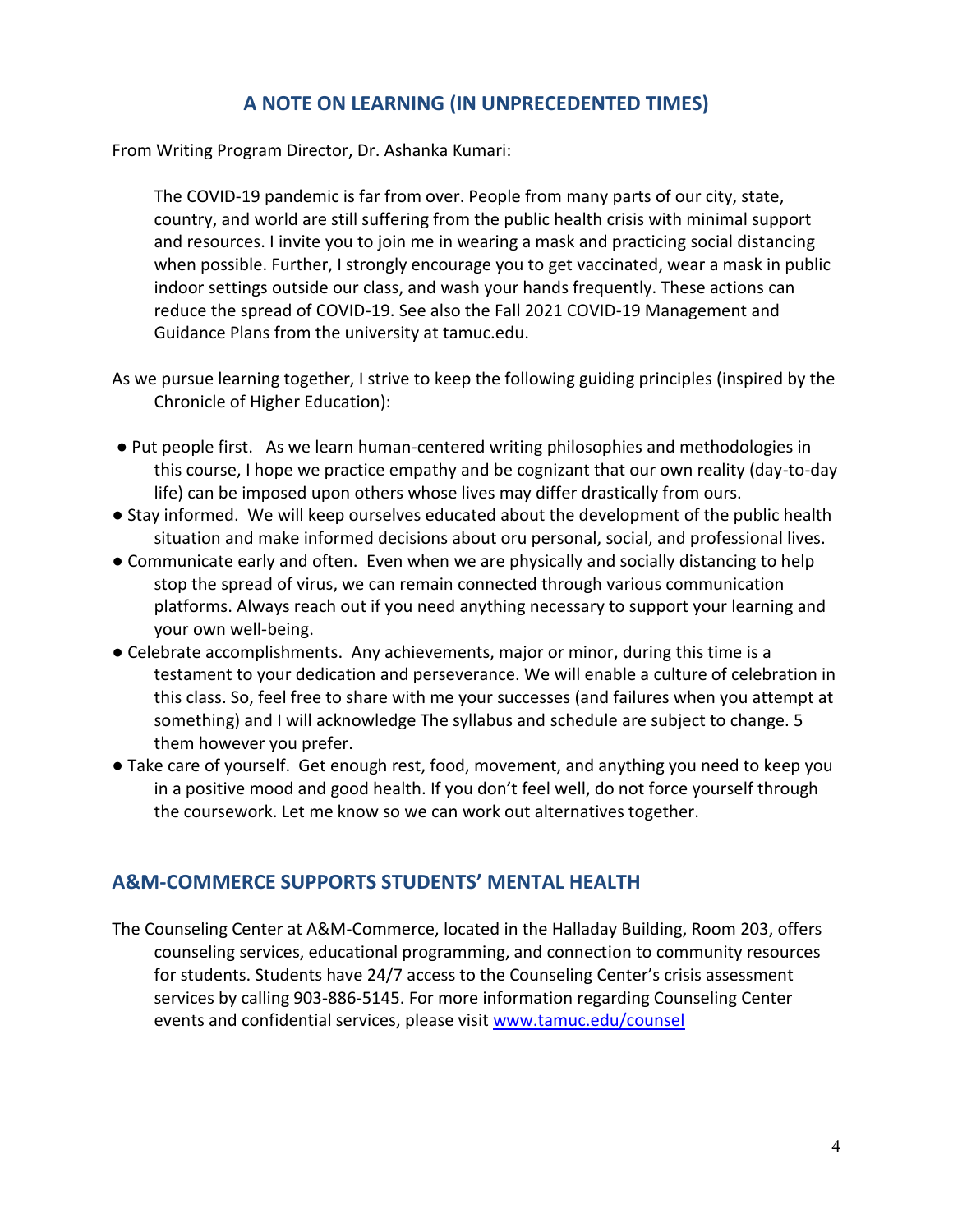## **GRIEVANCE PROCEDURE**

Students who have concerns regarding their courses should first address those concerns with the assigned instructor in order to reach a resolution.

Students who are unsatisfied with the outcome of that conversation or have not been able to meet individually with their instructor, whether in person, by email, by telephone, or by another communication medium, should then schedule an appointment with the Director of Writing, Dr. Ashanka Kumari, by emailing her [\(ashanka.kumari@tamuc.edu\)](mailto:ashanka.kumari@tamuc.edu).

Before an appointment is scheduled, the student must provide clearly documented and explained issues as to why the meeting is being requested.

The student must also state when they discussed the issue in person or via phone (not email) with the instructor already. Where applicable, students should also consult University Procedure 13.99.99.R0.05 ("Student Appeal of Instructor Evaluation").

# **COURSE AND UNIVERSITY PROCEDURES/POLICIES**

# **PARTICIPATION/ATTENDANCE**

I expect students to come to class each week, and your participation will be self-assessed in reflection moments throughout the semester. I will take roll each class, so I know if someone is falling behind, but I do not plan on factoring attendance into your final grade as I recognize that these are unprecedented times that require flexibility. The syllabus and schedule are subject to change. I understand that participation and contribution can look and mean something different to each of us, but, ultimately, to do well in this aspect of the course, you should contribute to class discussion, raising questions, responding to classmates, and sharing insights in ways that keep the conversation moving forward in meaningful, propagative, and substantial ways.

# **ACADEMIC INTEGRITY & HONESTY**

Here is the official word on plagiarism and academic integrity from TAMUC:

"Students at Texas A&M University-Commerce are expected to maintain high standards of integrity and honesty in all of their scholastic work. For more details and the definition of academic dishonesty see the following procedures:

Undergraduate Academic Dishonesty 13.99.99.R0.03:

http://www.tamuc.edu/aboutUs/policiesProceduresStandardsStatements/rulesProced ures/13students/undergraduates/13.99.99.R0.03UndergraduateAcademicDishonesty.pdf"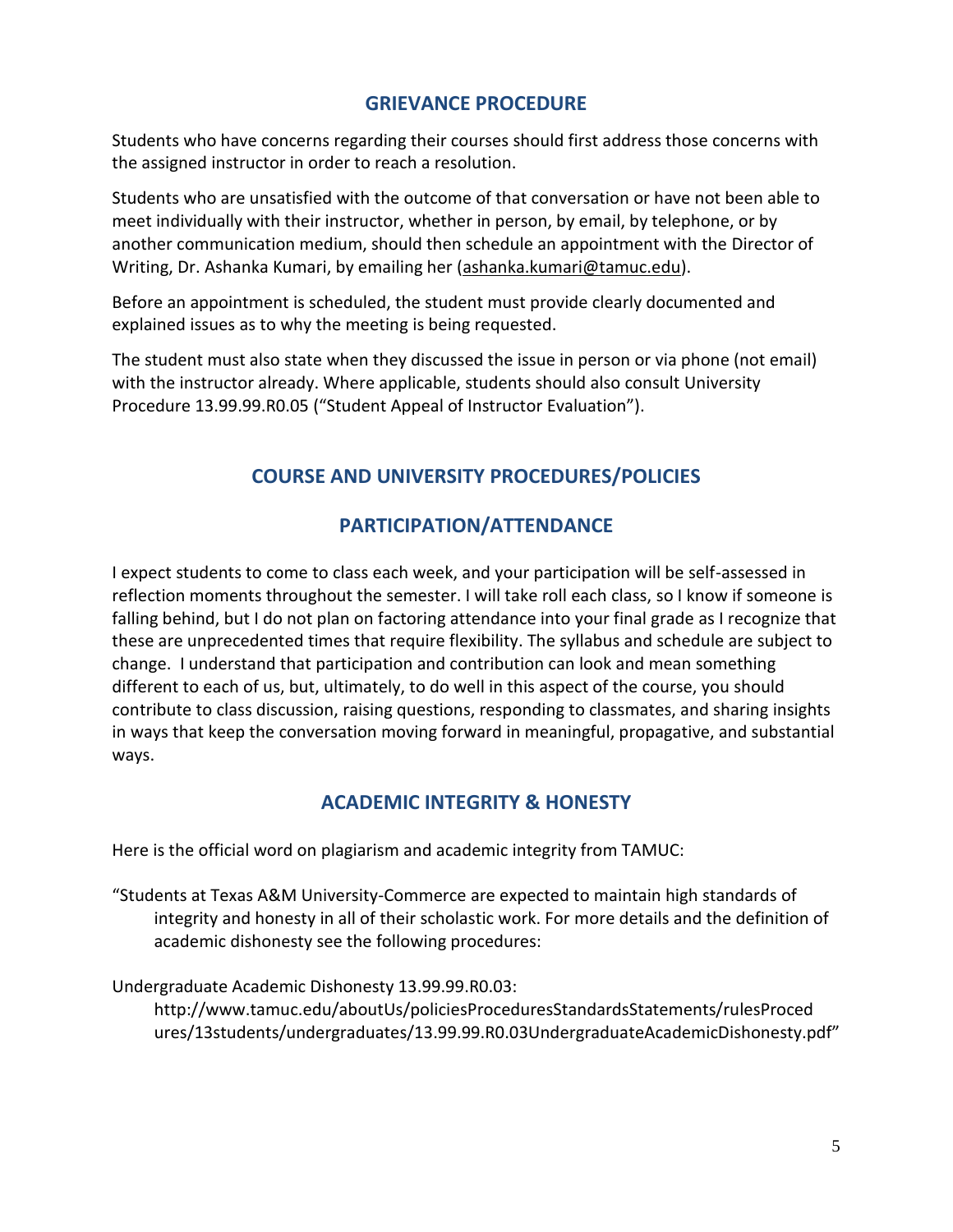Basically, plagiarism is any attempt to pass off someone else's words or ideas as your own, but also not giving credit where credit is due. As your instructor, I want to know YOUR thoughts, YOUR ideas, and what YOU have to say–and it doesn't have to be perfect the first time. If you are struggling with an assignment, please come talk to me, and I will help you in any way that I can. Plagiarism is not worth the risk.

# **ON UNIVERSITY-SANCTIONED ACTIVITIES**

To accommodate students who participate in university-sanctioned activities, the First-Year Composition Program offers sections of this course at various times of the day and week. If you think that this course may conflict with a university-sanctioned activity in which you are involved--athletics, etc.--please see your instructor after class on the first day*.* 

# **UNIVERSITY SPECIFIC PROCEDURES**

**Campus Concealed Carry Statement Texas Senate Bill - 11** (Government Code 411.2031, et al.) authorizes the carrying of a concealed handgun in Texas A&M University-Commerce buildings only by persons who have been issued and are in possession of a Texas License to Carry a Handgun. Qualified law enforcement officers or those who are otherwise authorized to carry a concealed handgun in the State of Texas are also permitted to do so. Pursuant to Penal Code (PC) 46.035 and A&M-Commerce Rule 34.06.02.R1, license holders may not carry a concealed handgun in restricted locations. For a list of locations, please refer to the Carrying Concealed Handguns On Campus document and/or consult your event organizer. Web url: http://www.tamuc.edu/aboutUs/policiesProceduresStandardsStatements/rulesProced ures/34SafetyOfEmployeesAndStudents/34.06.02.R1.pdf Pursuant to PC 46.035, the open carrying of handguns is prohibited on all A&M-Commerce campuses. Report violations to the University Police Department at 903-886-5868 or 9-1-1.

## **Inclusion Policy & Nondiscrimination Notice**

Your value as a member of this course community and the university community at large is vital to me, regardless of social identity factors. While at times, the topic of class discussions, readings, and other activities may take you out of your comfort zone, or even go against your individual perception of the world, you are expected to keep an open mind and evaluate claims based on fact and knowledge, rather than preconceived notions alone.

For questions, concerns, and problems related to discrimination based on race, ethnicity, class, nationality, gender identity, sexuality, religion, veteran status, or other social or personal identity factors, please come talk to me.

Texas A&M University-Commerce will comply in the classroom, and in online courses, with all federal and state laws prohibiting discrimination and related retaliation on the basis of race, color, religion, sex, national origin, disability, age, genetic information or veteran status. Further, an environment free from discrimination on the basis of sexual orientation, gender identity, or gender expression will be maintained.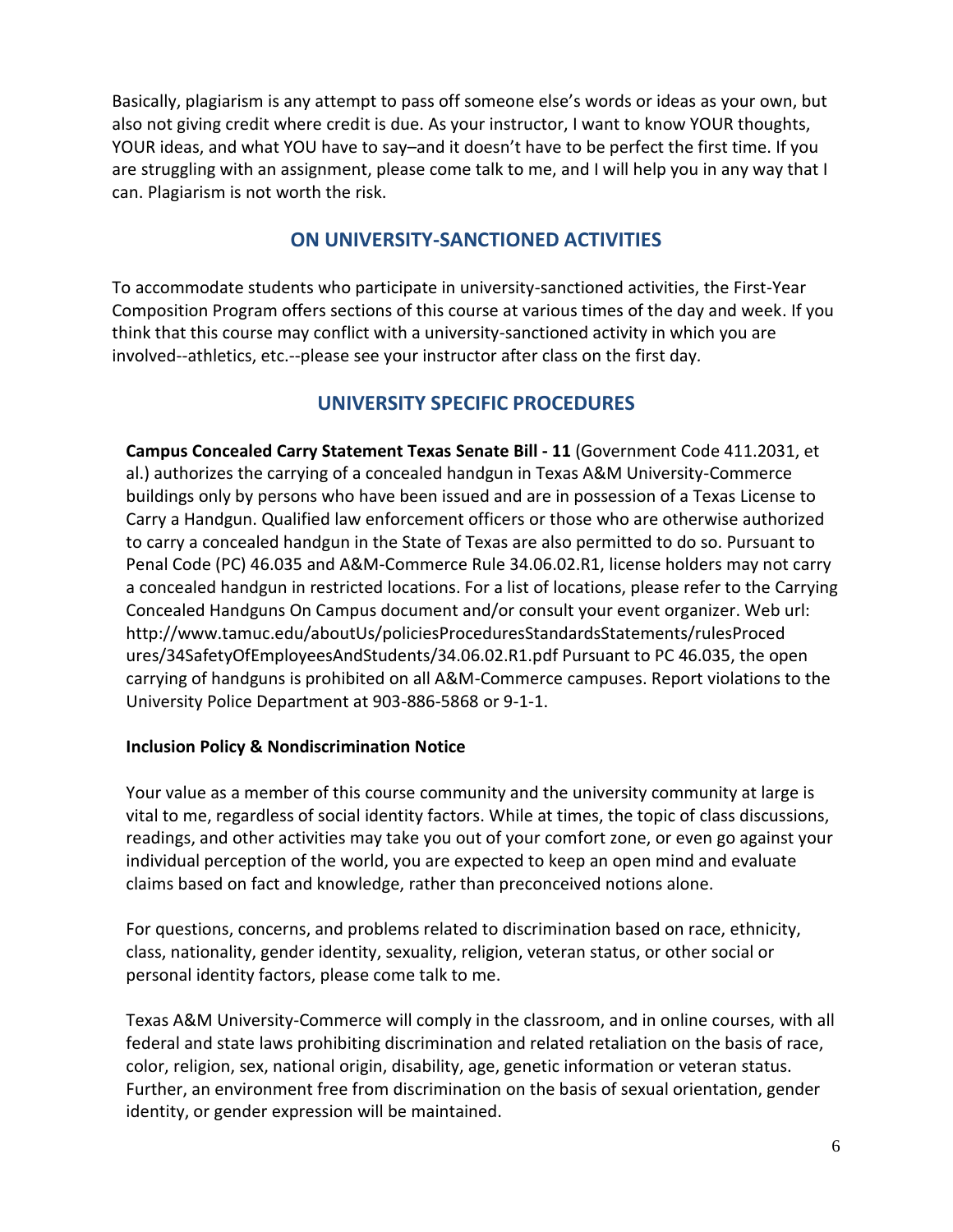### **Respect & Student Conduct**

Please turn off or silence and put away all cell phones, pagers, IPods, headphones, etc. before entering the classroom/laboratory. No obscene/vulgar language will be permitted in the classroom/laboratory. I expect students to participate with open minds and to be respectful. You may not agree with everyone, and you may find the material personally challenging embrace it and learn something new!

All students enrolled at the University shall follow the tenets of common decency and acceptable behavior conducive to a positive learning environment.

The Code of Student Conduct is described in detail in the Student Guidebook. http://www.tamuc.edu/Admissions/oneStopShop/undergraduateAdmissions/studentG uidebook.aspx

Students should also consult the Rules of Netiquette for more information regarding how to interact with students in an online forum: https://www.britannica.com/topic/netiquette

### **Military and Student Veteran Accommodation**

I recognize the complexities of being a military student or a student veteran. If you are a military student or student veteran, please inform me if you need special accommodations. Drill schedules, calls to active duty, complications with GI Bill disbursements, and other unforeseen military and veteran-related developments can complicate your academic life. If you make me aware of a complication, I will do everything I can to assist you or put you in contact with other university staff who are trained to assist you.

#### **Students with Disabilities – ADA Statement**

The Americans with Disabilities Act (ADA) is a federal anti-discrimination statute that provides comprehensive civil rights protection for persons with disabilities. Among other things, this legislation requires that all students with disabilities are guaranteed a learning environment that provides for reasonable accommodation of their disabilities. If you have a disability requiring an accommodation, please contact:

Office of Student Disability Resources and Services Texas A&M University–Commerce Velma K. Waters Library Rm 162 Phone (903) 886-5150 or (903) 886-5835 Fax (903) 468-8148 Email: studentdisabilityservices@tamuc.edu

Website: Office of Student Disability Resources and Services http://www.tamuc.edu/campusLife/campusServices/studentDisabilityResourcesAndServices/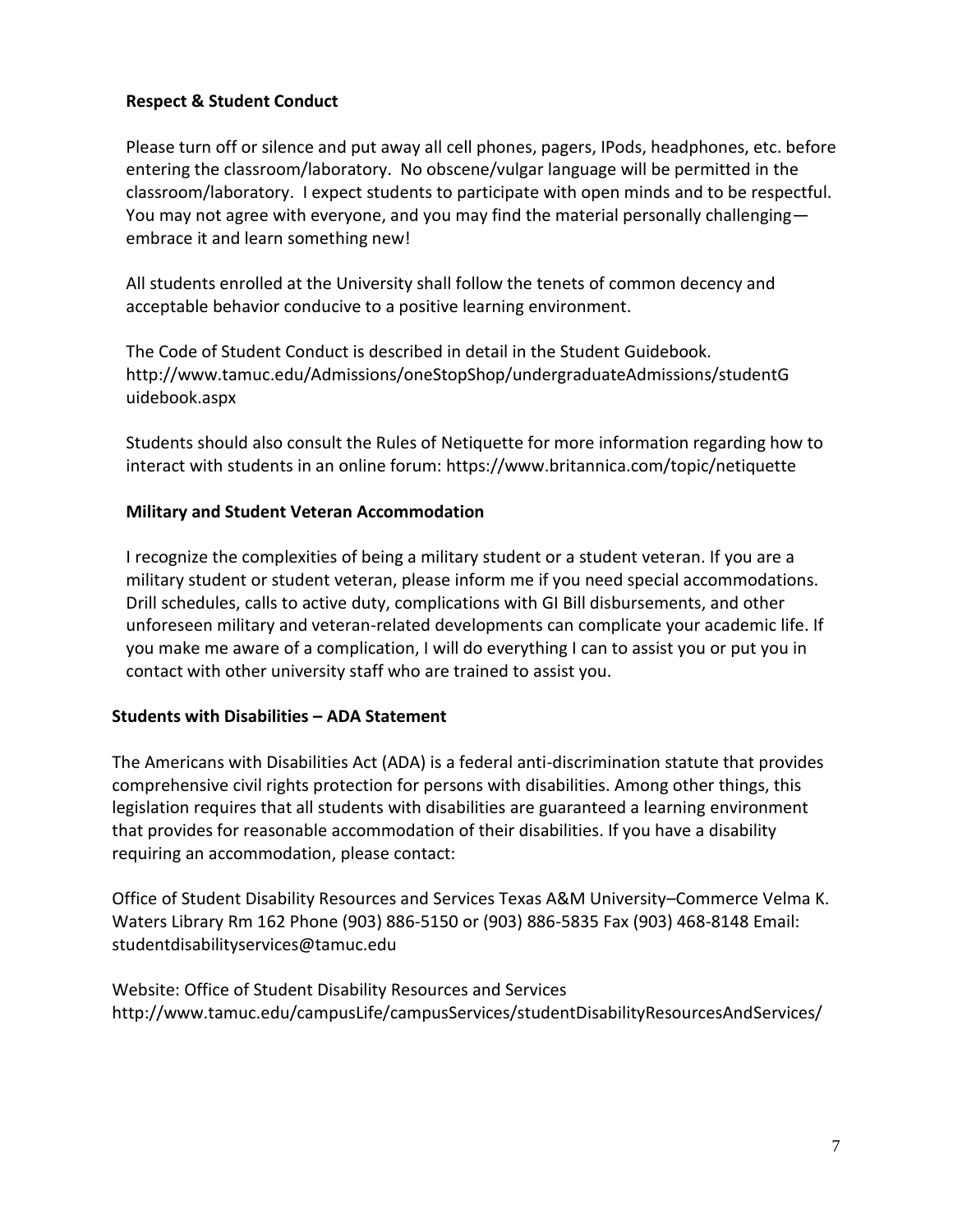## **THE WRITING CENTER**

The Writing Center offers writers free, one-on-one assistance. We currently only offer 45min, online sessions that writers can book from our website: www.tamuc.edu/writing-center

We welcome all writers, majors, and disciplines—undergraduate and graduate students alike (faculty and staff too!). Research shows that all workers benefit from sharing their work with a focused reader. The Writing Center staff is trained to support writers in any stage of the writing process (from the blank page to polishing sentences), and we work with writers to verbalize writing goals and to stay on track with larger writing projects. We work with any form of writing (academic and nonacademic). The writers with whom we work usually bring projects like important emails, weekly writing assignments, midterm and final essays, and theses and dissertations. Contact us with any questions here: writingcenter@tamuc.edu

# **COURSE OUTLINE / CALENDAR**

#### **Weekly Schedule:**

The instructor reserves the right to adjust this schedule throughout the semester to accommodate for class needs, unexpected weather, etc. All of the assigned readings are available through Top Hat unless otherwise noted.

#### **Week 1: Writing Inquiry Part I**

January 12: Review Syllabus and Course Expectations; Ice-Breaker Activities **Homework**: Read/Respond: Part I of Writing Inquiry "Learning Habits of Reflection" (Dunbar-Odom), "Active Reading" (Dunbar-Odom), "Writing as a Process" (Dunbar-Odom), "What is Literacy?" (Gee) "Chapter 1: Narrating Literacy/Interview Protocol"

January 14: Ice-Breaker/Campus Resources, Literacy, Brainstorming/Outlining/Starting, classmate interviews

**Homework**: Read/Respond: "Sponsors of Literacy" (Brandt), "Some Things We Know About the Teaching…" (Hall), "Plagiarism" (Adkins), "Writing Assignment 1: Narrating Literacy"

#### **Week 2: Chapter 1: Experiencing Literacy**

**January 17: Martin Luther King Jr. Day—No Class!**

January 19**:** Campus Resources, Discuss WA 1, in-class work on WA 1 (brainstorm, outline, work with classmate, etc.)

**Homework:** Begin writing WA 1, Read/Respond "Student Example: Literacy Narrative" (Opperman), "Learning to Read" (Malcolm X), "How to Tame a Wild Tongue" (Anzaldua)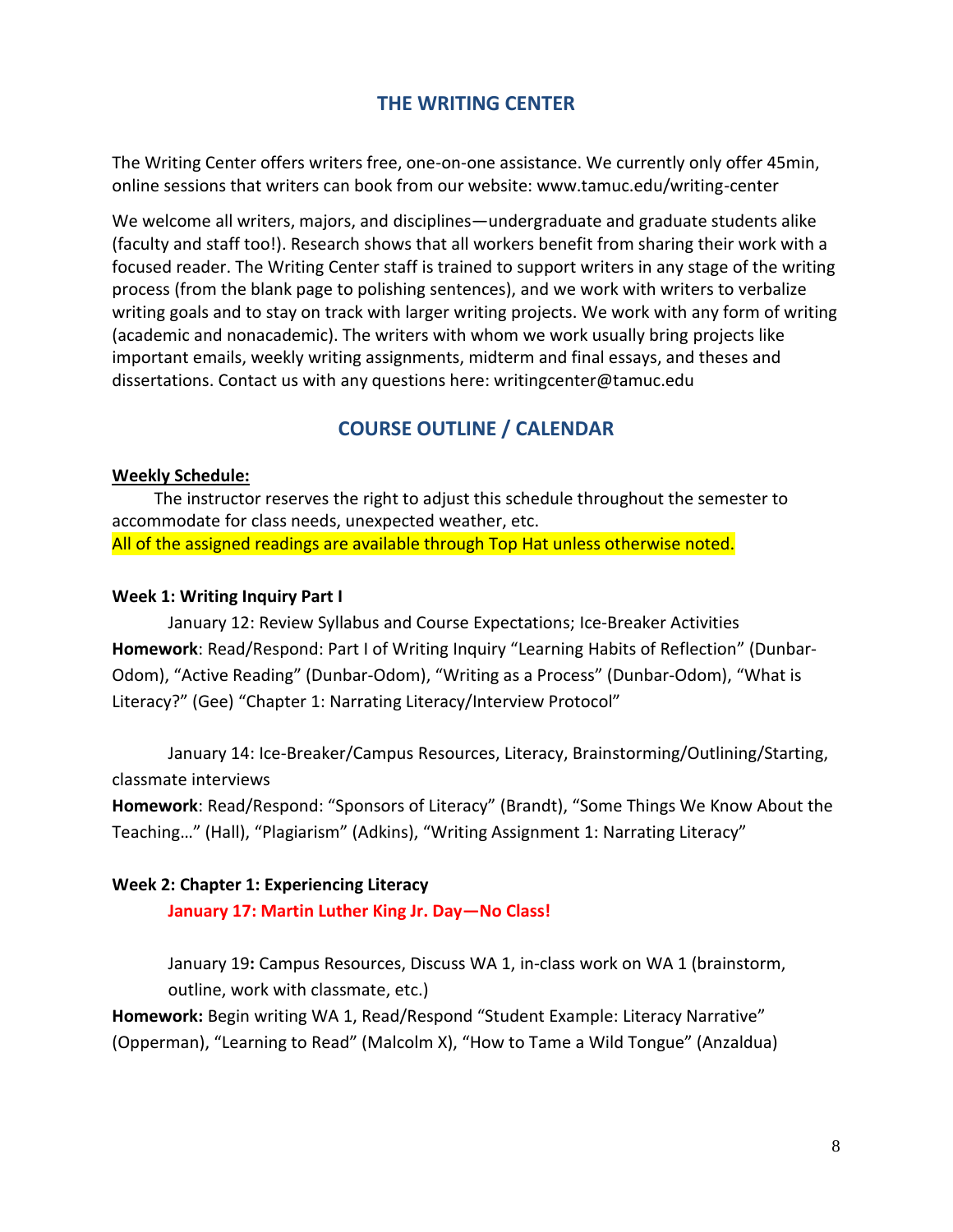January 21: Campus Resources, discuss readings, work on WA 1

**Homework**: Work on WA 1, Read/Respond: "On the Cusp of Invisibility" (Garcia), "My Uncle's Guns" (Green), "Activating the 'Fund of Attention'" (Camfield, et. al.)

#### **Week 3: Chapter 1: Experiencing Literacy**

January 24: Discuss Readings January 26: Discuss Readings/How to Peer Review January 28: **WA 1 PEER REVIEW (Bring in a draft of WA 1)**

**WA 1 due in D2L by Sunday, January 30**

### **Week 4: Chapter 2: Expanding Literacy: Language and Code-Meshing**

January 31: *Dreams and Nightmares* activities, Introduce WA 2 **Homework**: Read/Respond: "Prologue from 'Fashioning Lives'" (Pritchard), *Dreams and Nightmares "*Intro/Prologue," "Guatemala*"*

February 2: Discuss *Dreams and Nightmares* (cont'd)

Homework: Read *Dreams and Nightmares* "My Journey"

February 4: *Dreams and Nightmares* (cont'd)

Homework: Read *Dreams and Nightmares "*Philadelphia", "Reflections", "Finally, I Have Told My Story"

## **Week 5: Chapter 2: Expanding Literacy: Language and Code-Meshing**

February 7: Finish *Dreams and Nightmares***; in-class writing on WA 2** February 9: **Student Conferences** February 11: **Student Conferences**

**Homework: Read/Respond:** "So Black, I'm Blue" (Young), "Confronting Class in the Classroom" (Hooks), Selections from *Pro(se)letariats*: TBA

## **Week 6: Chapter 2: Expanding Literacy: Language and Code-Meshing**

February 14: Discuss readings, hooks/thesis statements February 16: In-class writing on WA 2 February 18: **WA 2 PEER REVIEW** (bring draft of WA 2 to class)

## **Week 7: Midterm Projects**

February 21: catch up/check in; Introduce Writing Assignment #3 February 23: Work on WA 3/WA 2 in class February 25: Work on WA 3/WA 2 in class

## **WA 2 due by Sunday, February 27**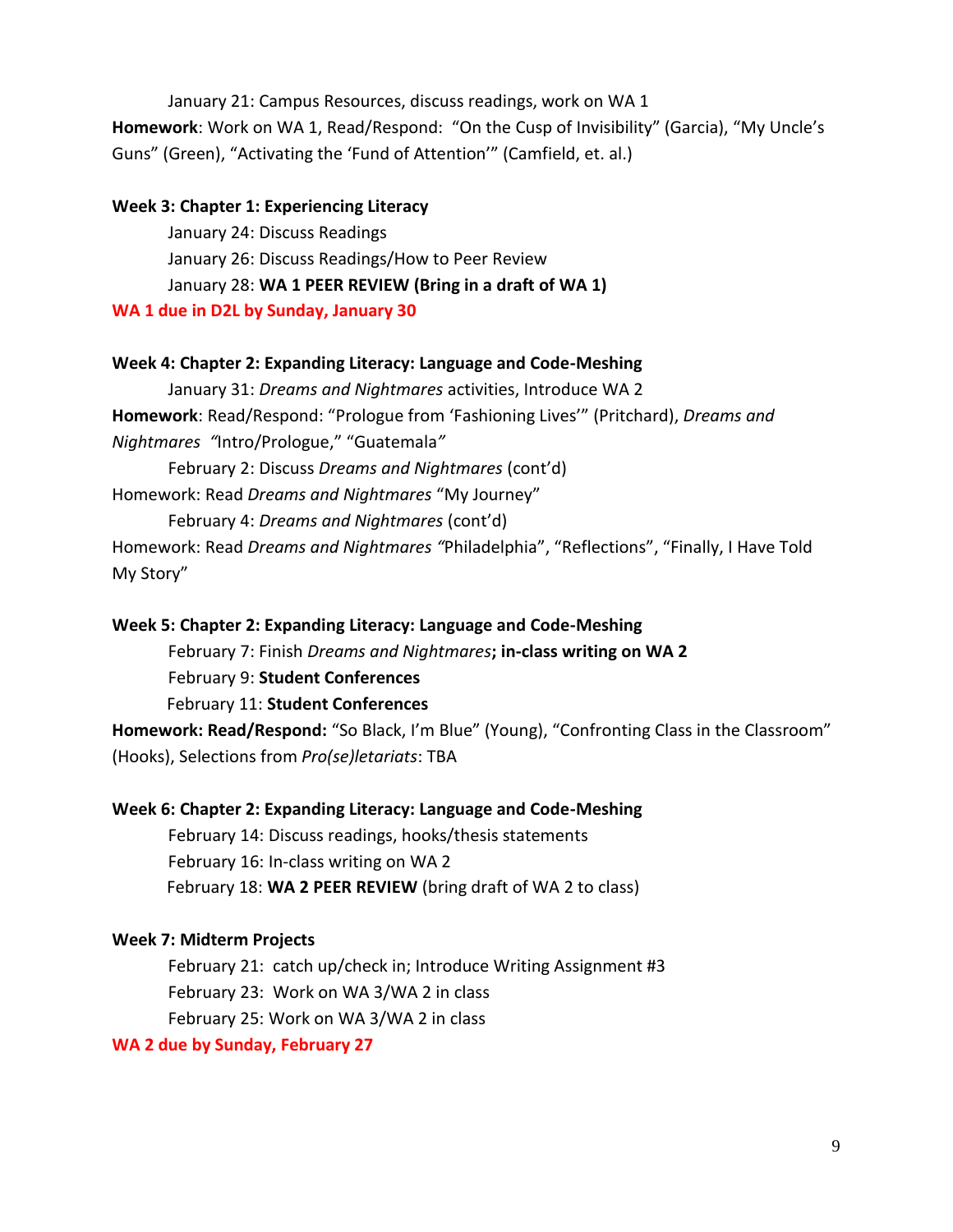#### **Week 8: Midterm Projects**

February 28: Work on Writing Assignment #3 in class; develop Reflection March 2: Group Presentations March 4: Group Presentations

#### **Week 9: Chapter 3: Dominant, Vernacular, and Marginalized Literacies**

March 7: Introduce Chapter 3 and Writing Assignment #4 Students will choose new groups and choose one of the following readings to "teach" to the class: "Creating a Community" Literacy Events in the African-American Churches" "Learning to Serve: The Language and Literacy of Food Service Workers" "Living Inside the Bible (Belt)" "Proyecto Carrito" "Writing Boston: Graffiti Bombing as Community Publishing" "Brokering Literacies: Child Language Brokering in Mexican Immigrant Families" "Ban Fascism" March 9: Work on Group Lessons March 11: Work on Group Lessons **Homework**: Work on WA 4/group lessons

#### \*\*\* Midterm Grades Due \*\*\* Be on the lookout for exact date coming soon

#### **Week 10: Chapter 3: Dominant, Vernacular, and Marginalized Literacies**

March 14: Spring Break! March 16: Spring Break! March 18: Spring Break!

#### **Week 11: Chapter 3: Dominant, Vernacular, and Marginalized Literacies**

March 21: **Group Teaching Chapter 3** March 23: **Group Teaching Chapter 3** March 25: Revising WA 4

## **Week 12: Chapter 3: Dominant, Vernacular, and Marginalized Literacies** March 28: **Peer Review WA 4 (bring draft to class)**

March 30: pulling together themes of the course; what have you learned? April 1: Discussion and writing as a class to articulate what they have learned [in-class writing]

**Homework**: Read over "Writing Assignment 5: Final Reflective Project"

**WA 4 due by Sunday, April 3**